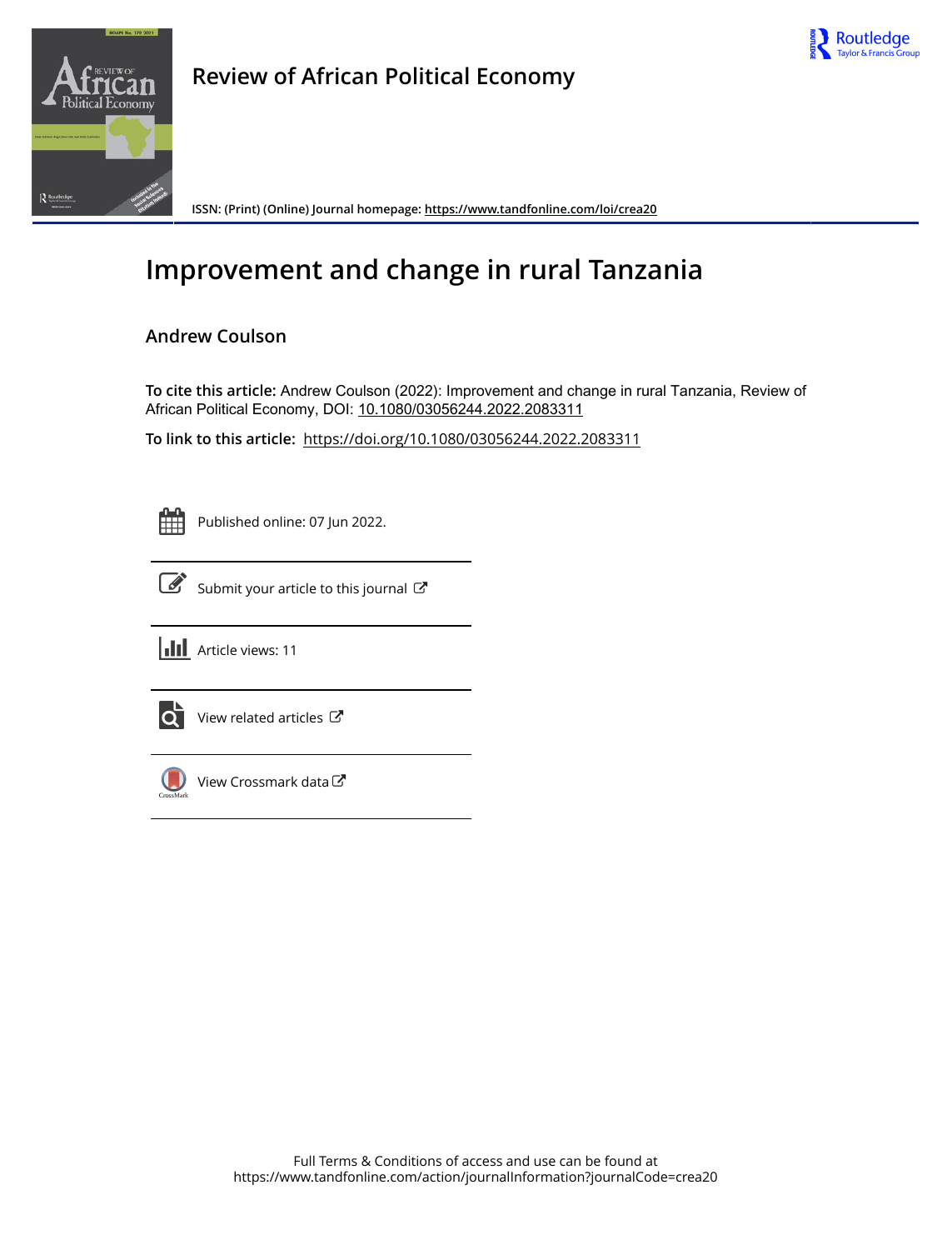# REVIEW ARTICLE

# Improvement and change in rural Tanzania

# Andrew Coulson

International Development Department, University of Birmingham, Birmingham, UK

Prosperity in rural Africa? Insights into wealth, assets, and poverty from longitudinal studies in Tanzania, edited by Dan Brockington and Christine Noe, Oxford, Oxford University Press, 2021, 464 pp., hardback, £90.00, ISBN 9780198865872; eBook, £70.02; Oxford Scholarship Online (open access). [doi:10.1093/oso/9780198865872.001.0001.](https://doi.org/10.1093/oso/9780198865872.001.0001)

#### ABSTRACT

The reviewed book is a collection of studies of rural villages in Tanzania over periods of 20 years or more. Many of the villages changed dramatically in that period, and many of the villagers were able to improve their lives. However, the ways that assets in rural areas are treated in both Household Budget Surveys and GDP figures does not fully reflect these changes, leading, all too easily, to underestimations of the potentials for improvement in villages such as these in rural Africa.

#### **KEYWORDS**

Tanzania; villages; prosperity; assets; longitudinal studies

This book challenges views of rural development that are conventional in Tanzania, as well as in many institutions in Africa and elsewhere, that poverty in the rural areas is increasing while productivity is static or declining. It does so by taking a view of income and expenditure which, unlike the country's Household Budget Surveys, takes into consideration improvements in the assets controlled by small farmers and challenges the ways in which their incomes and contributions to growth are included in GDP and growth statistics. One way of doing this is through 'panel studies' which track the experiences of a group of people from birth onwards; but it is only recently that such panels have been created in Tanzania. Instead, Dan Brockington and Christine Noe found 16 researchers who had worked in Tanzanian villages 20 to 25 years ago, and who had kept the data from their interviews. The researchers reinterviewed those they had interviewed years before, or their direct successors, in 37 villages and let them explain how their households, and their villages, had changed. They tested and refined the resulting conclusions through focus groups and elite interviews. These 'longitudinal studies' approximate to panel studies. One researcher, Monique Borgerhoff Mulder, has been back to the same village every other year since 1995, so that her work can almost be seen as a panel study.

The enthusiasm of the researchers shines through what they have written, especially in an epilogue where they explain how their original research took place. For most, the



Check for updates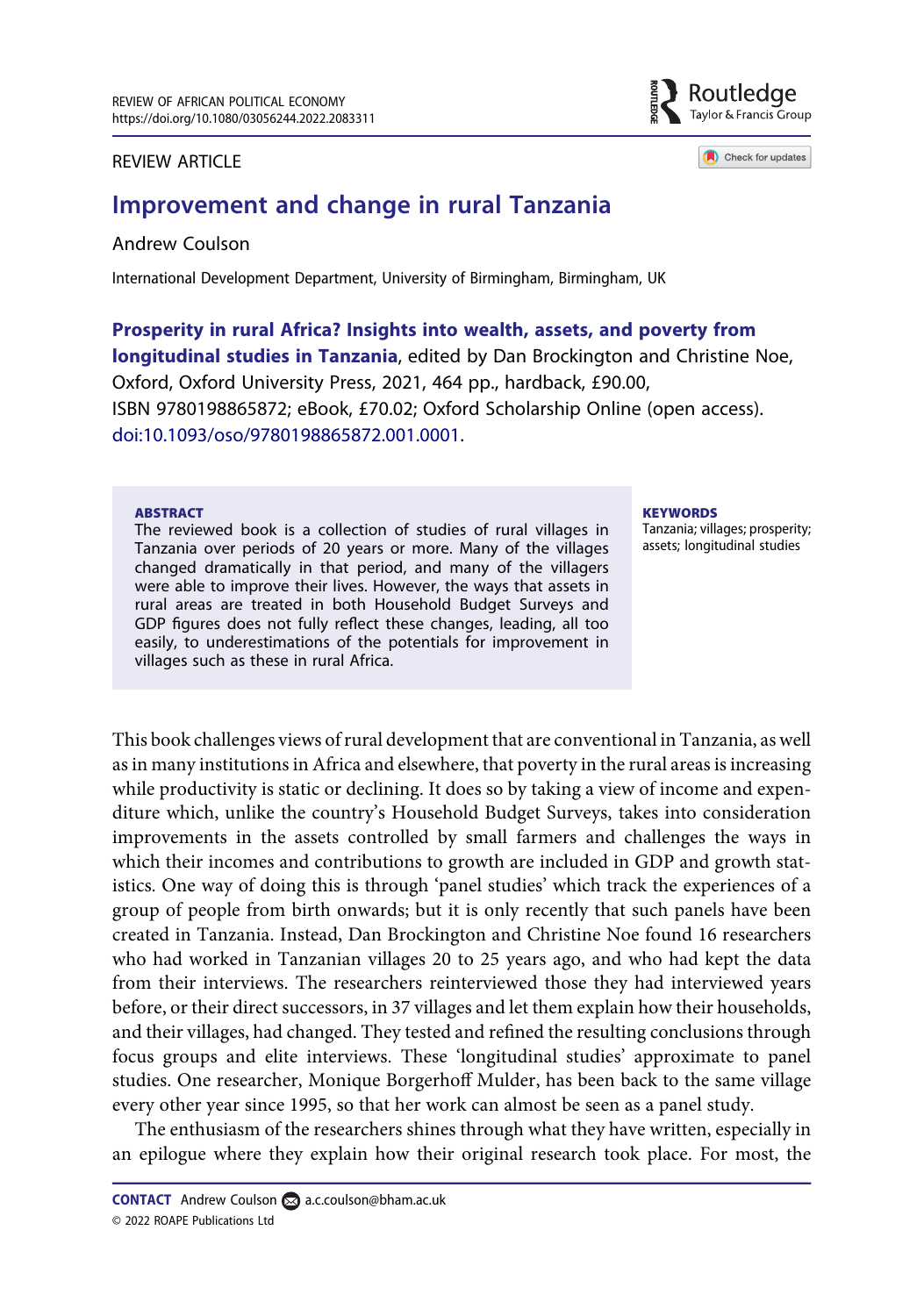experiences were life changing. Several were shocked when, as part of the research, they went back to villages which 20 years ago had been sleepy, inaccessible and very poor, and were now connected with the wider world by better roads, minibuses, mobile phones and TV, and able to sell crops that were not previously grown, for good prices, in a range of markets.

At one level, the results are not a surprise. Improvements in the standards of rural housing, rural roads, transport along those roads by minibuses and away from them by bodabodas (motorbike taxis), a wide range of local businesses and shops, new schools and activities related to the coming of mobile phones are apparent even from casual visits. Some of the changes were forced by shortages, such as the increased use of iron sheets for roofing and burnt brick walls in villages in the Upororo mountains – caused by decline in production of the bamboo poles traditionally used.

<span id="page-2-0"></span>An agricultural revolution had been reported much earlier in parts of the Southern Highlands (Rasmussen [1986\)](#page-4-0). The researchers in this collection report similar innovations in many different places – new crops, more tractors and ox-ploughs, smallscale irrigation using plastic pipes, use of chemical fertilisers – leading to higher yields. Not everywhere: one village, 16 kilometres east of Moshi, has not moved forward; but this too provides interesting insights related to declines in agriculture on and near Mount Kilimanjaro, with less rain and lower fertility.<sup>[1](#page-3-0)</sup>

These changes have not been reflected in official reports and plans because two main sources of data ignore or underplay the importance of assets. Thus, if a family reduces its living standards in order to build a better house, or pay school fees, or even to purchase cattle, then in the Household Budget Surveys this family is recorded as getting poorer. It is only if and when the assets lead to higher production in subsequent years that they are reflected in GDP figures – but these are often little more than informed guesses and do not take account of factors such as the higher values of crops stored till shortly before the next harvest or sold unofficially (or, conversely, of crops that are successfully grown but not sold at all because markets are over-supplied); or short-term fluctuations, such as the very high prices achieved for sesame in one village, until the crop was destroyed by diseases. The use of administrative data, such as the costs of civil service salaries, as proxies for the contributions to growth of health facilities or schools, has always been a limitation of the application of GDP (and hence growth) statistics.

The book's contributors are anthropologists or geographers with an interest in rural development. None are agricultural economists (readers of this book are spared regression equations!) and few are political scientists. But their work needs to be taken seriously, as the starting point for an informed debate about change in rural Tanzania.<sup>2</sup>

The book is not without problems. The coverage of Tanzania is uneven – none of the villages are in the coastal cashew-growing areas, or the cotton-growing lands near Lake Victoria, and none appear to have lost banana plantations, and the associated culture, to diseases, as in many parts of western Tanzania and further north in Uganda. Pastoralism is only considered in passing, and only one of the villages has been subject to a land grab (to extend a national park), and there are no indications of disputes with central government or other villages, for example about access to water for small-scale irrigation. It was not possible to standardise the approaches to the different villages, so the studies cannot be directly compared.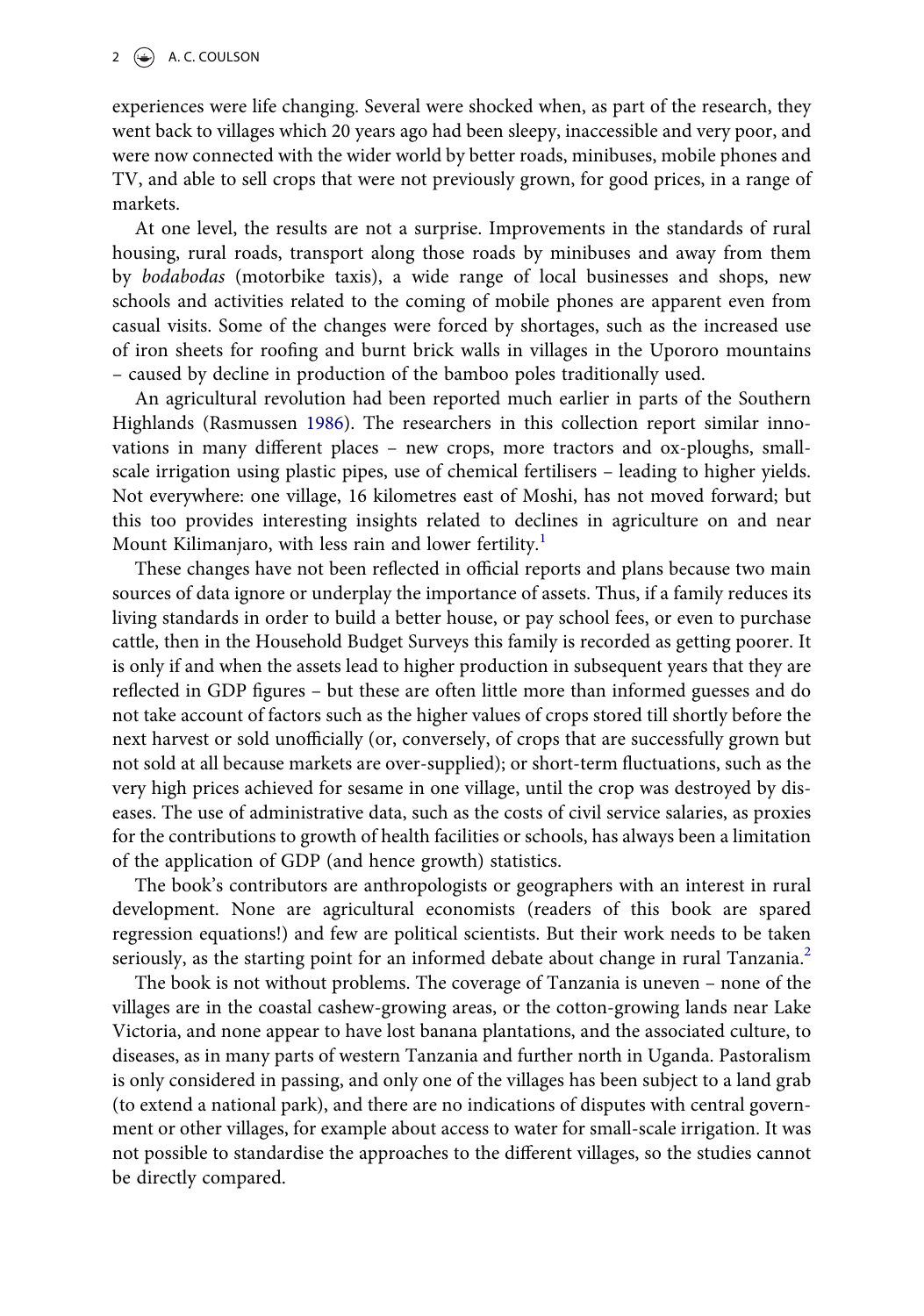It remains to be seen if the innovations are sustainable. Rainfall in Tanzania has been remarkably kind in the last 20 years or so, with only minor famines, and no signs of the cycles, first identified in the colonial period, where maize production increased for about 10 years till there was a famine, after which the importance of more drought-resistant crops was recognised. Who would have guessed that the areas around Kongwa, notorious as the main site of the notorious failed Groundnuts Scheme of 1946–47, should become one of Tanzania's main producing areas for maize and sunflower? But it is also possible that it could all be lost very quickly through severe soil erosion, as happened in the Ismani area east of Iringa in the 1970s (Raikes [1986,](#page-4-1) 112, drawing on the work of Rayah Feldman, [1974](#page-4-2)). And from a methodological perspective, it is just conceivable that the villages in these studies prospered more than other villages precisely because of the insights and ideas of the researchers who lived there more than 20 years ago.

<span id="page-3-7"></span><span id="page-3-6"></span>But as a whole, this is a path-breaking book – an effective counter to the conventional wisdom that small-scale agriculture has no long-term future and that inequality is only reducing slowly, if at all, and a challenge to all future researchers in Tanzania.

### <span id="page-3-0"></span>**Notes**

- 1. The decline in production of coffee is recorded in the village on Mount Meru studied by Noe, Howland and Brockington – but the farmers managed to find new crops and most of the women interviewed were relieved not to have to undertake the drudgery associated with coffee or to have to walk long distances to find grass to feed stall-fed cattle. This chapter, pp.154–176, provides important insights into women's attitudes to small-scale agriculture.
- <span id="page-3-1"></span>2. It can be read alongside the work of Thomas Jayne and his associates [\(2016\)](#page-4-3) who have shown that in a number of African countries, including Tanzania, there is unprecedented investment in rural areas by people living in cities who have made money as civil servants or company employees and decided to invest it in rural villages – often a form of internal land-grabbing far more significant than the attempts of foreign companies to grow biofuels or other crops.

# Disclosure statement

No potential conflict of interest was reported by the author.

# Note on contributor

<span id="page-3-5"></span><span id="page-3-4"></span>Andrew Coulson was employed in the Ministry of Agriculture in Dar es Salaam from 1967 to 1971 and lectured at the University of Dar es Salaam from 1972 to '76. During this time, his first article on Tanzanian agriculture was published in ROAPE (Coulson [1975](#page-3-2)). His book Tanzania: a political economy was published in 1982, with a second edition in 2013. He was awarded his PhD by the University of Cambridge for this work (Coulson [2013 \[1982\]](#page-3-3)). He maintains his links with the University of Birmingham, England, where he was employed from 1984 till he retired in 2010.

### References

<span id="page-3-3"></span><span id="page-3-2"></span>Coulson, A. C. [1975.](#page-3-4) "Peasants and Bureaucrats." Review of African Political Economy 2 (3): 53–58. Coulson, A. C. [2013 \[1982\]](#page-3-5). Tanzania: A Political Economy. 2nd edition. Oxford: Oxford University Press.